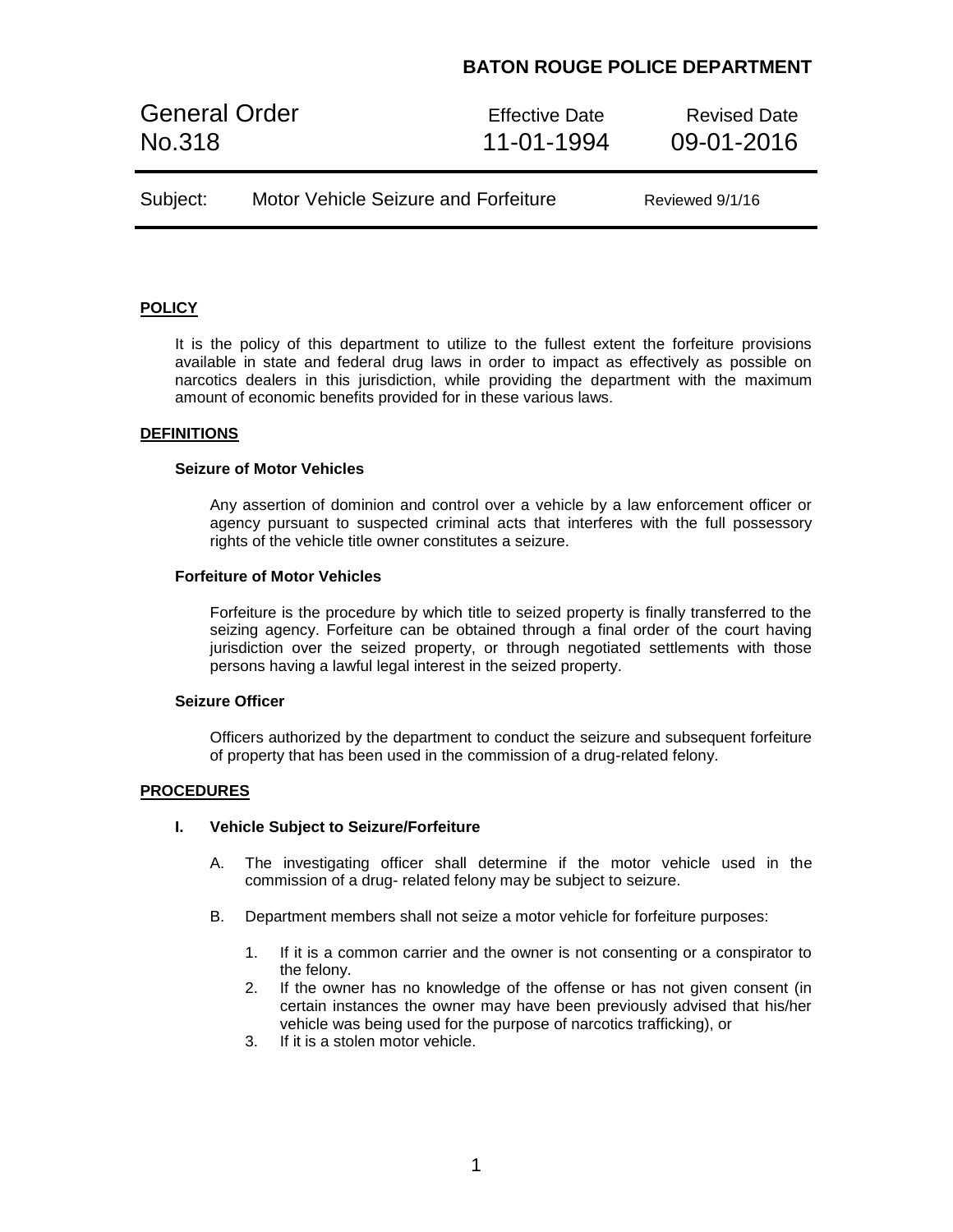# **BATON ROUGE POLICE DEPARTMENT**

General Order **Effective Date** Revised Date No.318 11-01-1994 09-01-2016

Subject: Motor Vehicle Seizure and Forfeiture Reviewed 9/1/16

### **II. Evidence/Personal Property**

- A. The investigating officer should first determine if the vehicle is to be processed by Crime Scene personnel. Any motor vehicle seized for forfeiture will be handled as evidence. All department policies concerning property, evidence control, vehicle storage and inventory shall apply. The inventory section of the departmental wrecker form shall be completed and all personal property shall be removed.
- B. If the vehicle is to be stored and it is determined the vehicle would be contaminated by removing any personal property, the investigating officer may wait until the vehicle has been processed by evidence technicians.
- C. The investigating officer shall be responsible for ensuring that the personal property is removed.
	- 1. Personal property not being held for evidence or seizure shall be returned to the owner.
	- 2. If the owner has been arrested or is otherwise unavailable to take possession of the property, it shall be placed in personal/found property to be returned to the owner at a later date. The personal/found property form shall be completed in its entirety.
	- 3. Any property seized as evidence shall be packaged and entered into evidence separately from any personal/found property.
- D. Once the decision has been made to store the vehicle as evidence, the investigating officer should contact a seizure officer (if available), or forward copies of all reports pertaining to the arrest and vehicle storage to the Narcotics Division. The investigating officer should contact a seizure officer as soon as possible following the incident.

### **III. Investigation/Documentation**

- A. During the investigation, the officer should attempt to determine whether the violator owns the vehicle and, if not, identify the registered owner or title holder by name, address and telephone number and note such information in the appropriate report(s).
- B. When possible, the investigating officer should obtain post-Miranda statements implicating the motor vehicle, and in those cases where the violator is not the owner, implicate the owner (and/or co-owner) as knowledgeable about the use of the motor vehicle by the violator.
- C. When completing the necessary reports, the investigating officer should note in detail the circumstances attendant to any arrests made and the storage and possible seizure of the vehicle.